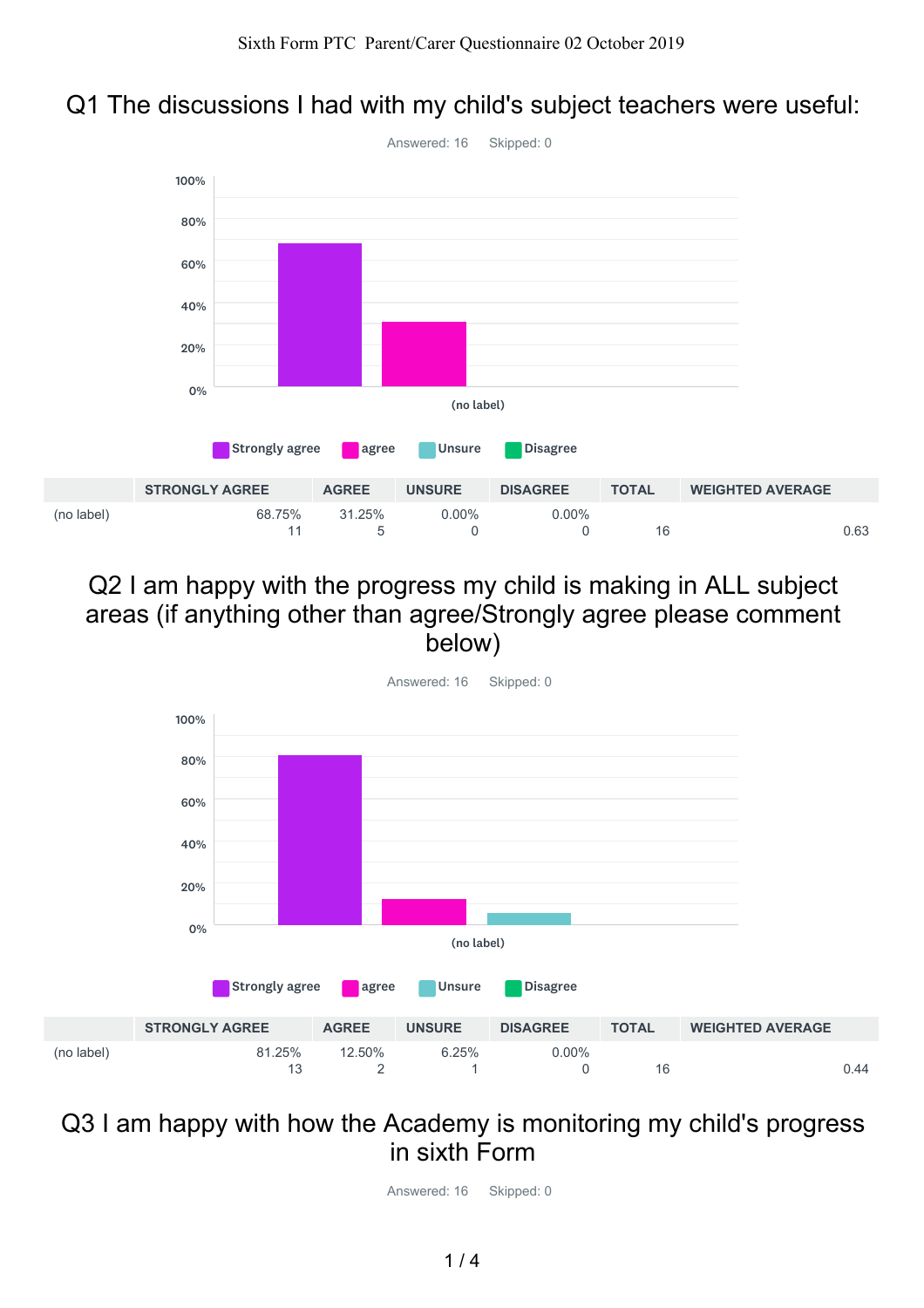

Sixth Form PTC Parent/Carer Questionnaire 02 October 2019

Q4 I know how to help and support my child reach their target levels (Please leave a comment if you think a parent workshop on 'How to support your child in further education' would be helpful)



Q5 My child knows how to work independently outside of the academy

Answered: 16 Skipped: 0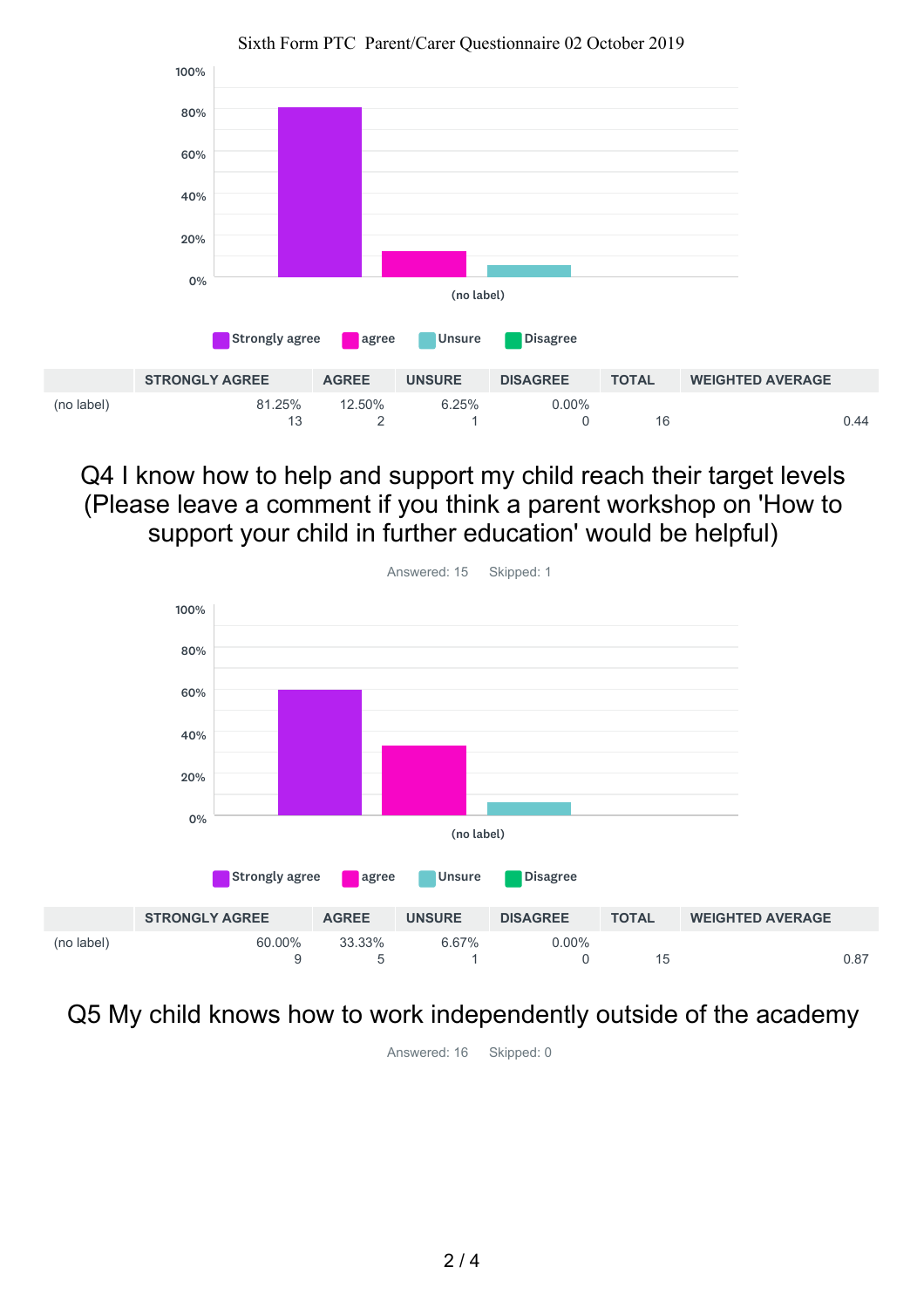

#### Sixth Form PTC Parent/Carer Questionnaire 02 October 2019

## Q6 This parents evening is at the right time of the day



## Q7 I know who to contact to discuss my child's progress

Answered: 16 Skipped: 0